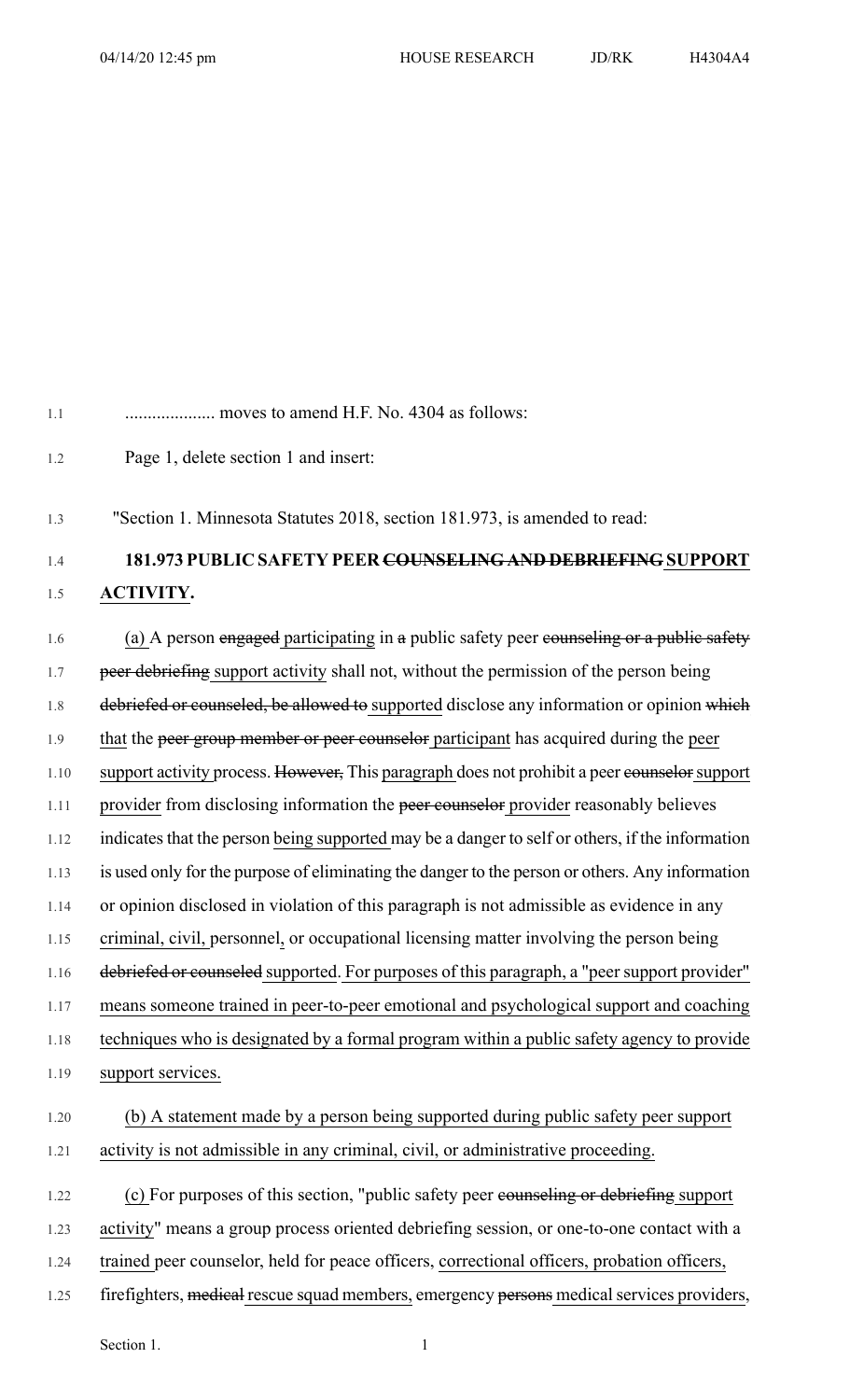| 2.1  | dispatchers, hospital or emergency medical clinic personnel, or other persons involved with     |
|------|-------------------------------------------------------------------------------------------------|
| 2.2  | public safety emergency services, that is established by any agency providing public safety     |
| 2.3  | emergency services and is designed to help a person who has suffered an occupation-related      |
| 2.4  | trauma, illness, or stress response begin the process of healing and effectively dealing with   |
| 2.5  | recovery from the person's problems reactions or the use of the peer eounselor support          |
| 2.6  | program for direction with referrals to better service these occupation-related issues. A "peer |
| 2.7  | eounselor" means someone so designated by that agency.                                          |
| 2.8  | Sec. 2. [181.9731] CRITICAL INCIDENT STRESS MANAGEMENT.                                         |
| 2.9  | Subdivision 1. Definitions. (a) For purposes of this section, the following terms have          |
| 2.10 | the meanings given.                                                                             |
| 2.11 | (b) "Crisis intervention services" means consultation, one-on-one peer counseling,              |
| 2.12 | coaching, debriefings, defusings, management, prevention, referral suicide and posttraumatic    |
| 2.13 | stress prevention, or resilience education and training provided by a critical incident stress  |
| 2.14 | management team member or participant. Crisis intervention services may include peer            |
| 2.15 | support activity under section 181.973.                                                         |
| 2.16 | (c) "Critical incident" means an event that results in acute or cumulative psychological        |
| 2.17 | stress or trauma to an emergency service provider as a result of the provider's response to     |
| 2.18 | the event.                                                                                      |
| 2.19 | (d) "Critical incident stress management" means a set of crisis intervention services for       |
| 2.20 | emergency service providers to assist in coping with the stress and potential psychological     |
| 2.21 | trauma resulting from a response to emotionally difficult events.                               |
| 2.22 | (e) "Emergency service provider" includes a peace officer, correctional officer, probation      |
| 2.23 | officer, firefighter, rescue squad member, dispatcher, hospital or emergency medical clinic     |
| 2.24 | personnel, or other person involved with public safety emergency services, either paid or       |
| 2.25 | volunteer.                                                                                      |
| 2.26 | (f) "Critical incident stress management team" means a group organized to provide               |
| 2.27 | career-related stress management to emergency service providers. A critical incident stress     |
| 2.28 | management team may include peers members from any emergency service discipline,                |
| 2.29 | mental health professionals, and designated emergency service chaplains.                        |
| 2.30 | Subd. 2. Disclosure prohibited; exception. (a) A critical incident stress management            |
| 2.31 | team member, mental health provider, participant, or any other person involved in the           |
| 2.32 | provision or receipt of crisis intervention services must not disclose any information obtained |

2.33 solely through the provision of or receipt of such services to a third party.